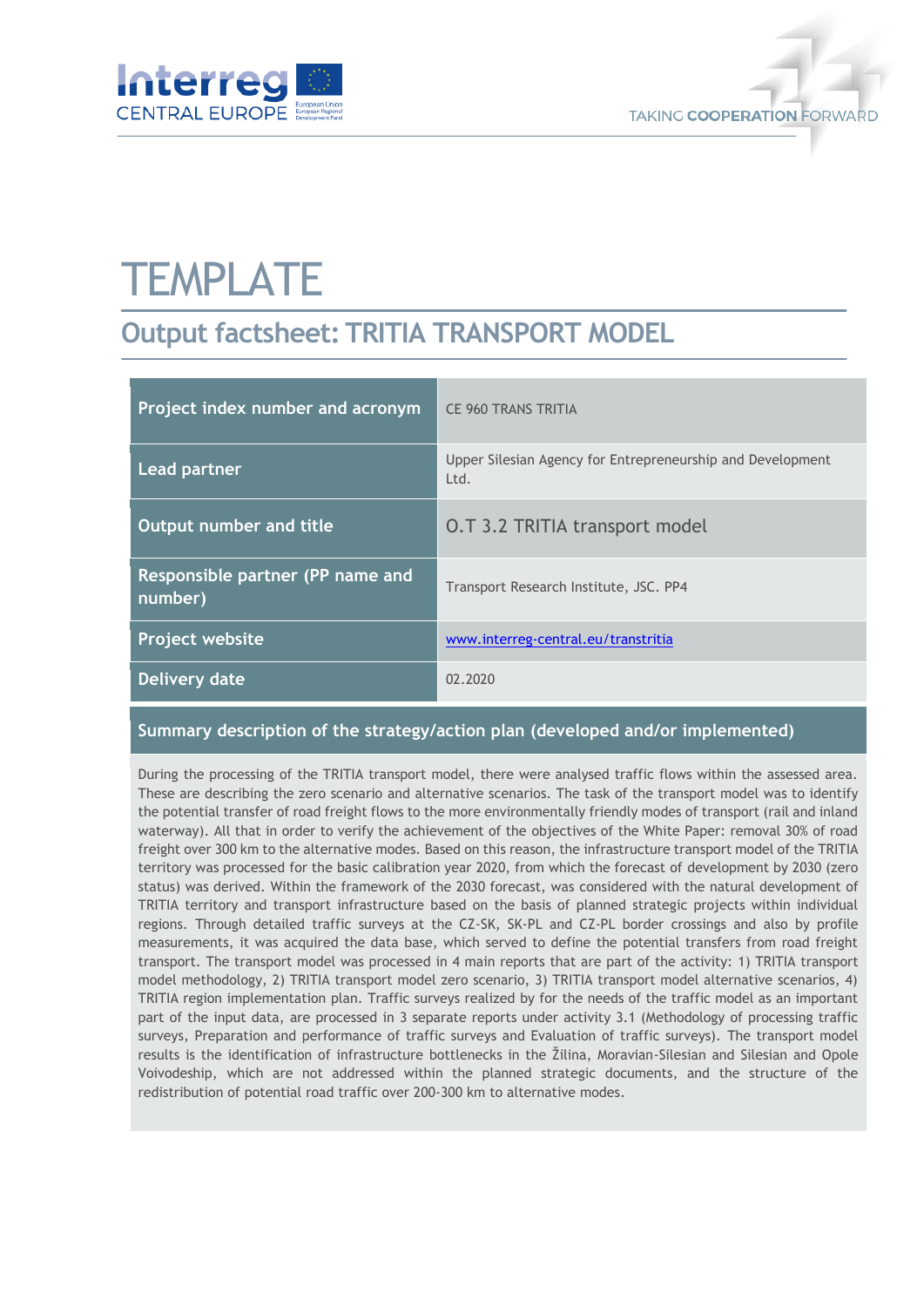



#### **NUTS region(s) concerned by the strategy/action plan (relevant NUTS level)**

CZ080 Moravian-Silesian region PL22 Silesian Voivodship PL52 Opole Voivodship SK031 Žilina region

#### **Expected impact and benefits of the strategy/action plan for the concerned territories and target groups**

The transport model is an important tool in planning of the development of transport infrastructure. Its role is to point out the failings of the modeled transport infrastructure. So that the infrastructure administrator can identify bottlenecks on the infrastructure. Within the TRITIA transport model has identified the potential for transfer of the road freight transport to alternative modes (rail and inland waterway freight transport). As part of the overall analysis and assessment of infrastructure, it was necessary to find out, whether after the potential transfer from road freight transport, alternative infrastructure would be able to meet the increased demand. The main results of the TRITIA model are identification of the bottlenecks on the railway infrastructure and identification of modal split where was shifted more than 30 % of road freight transport above 300 km. The bottlenecks on the railway infrastructure are very important because they may cause future problems and administrators should solve them during the strategic planning of infrastructure development. Complementary projects will be incorporated into the prepared strategy and action plans within the activity WP T1 Preparation of TRITIA regional multimodal freight transport strategy and action plans. The results of the TRITIA model in the reports and also the electronic version of the model is available what can be used by the whole relevant target groups in preparation of the next strategy documents. From this reason transport model will be shared and PP4 will enable access it to relevant institutions on entities upon request.

### **Sustainability of the developed or implemented strategy/action plan and its transferability to other territories and stakeholders**

The transport model is primarily processed for the assessed territories of TRITIA, i.e. Moravian-Silesian Region, Zilina Region, Opole and Silesian Voivodeship. The transport infrastructure serves to connect regions and states, so that when the results of the transport model leads to the recommendations for the removal of infrastructure bottlenecks within the TRITIA territory, the impact of the measure extends beyond the region border, respectively State border. The results of the transport model will be taken into account in the framework within the WP T1 Preparation of TRITIA regional multimodal freight transport strategy and Action plans (TRITIA Regional Multimodal Freight Transport Strategy, Multimodal Freight Transport Cross Border Action Plans for each country) and WP T2 Multimodal Transport across TRITIA area (Inland Waterway Action Plan, Railway Action Plan, Intermodal Logistic Centres/Terminal Action Plan), which are processed for the target group of the project. The whole relevant target groups have access to the prepared reports during the project and also the file with TRITIA transport model (zero scenario and alternative scenarios). Transport model will be shared and PP4 will enable access it to relevant institutions on entities upon request. This whole work of TRANS TRITIA project team they can use within preparation of next strategy planning documents.